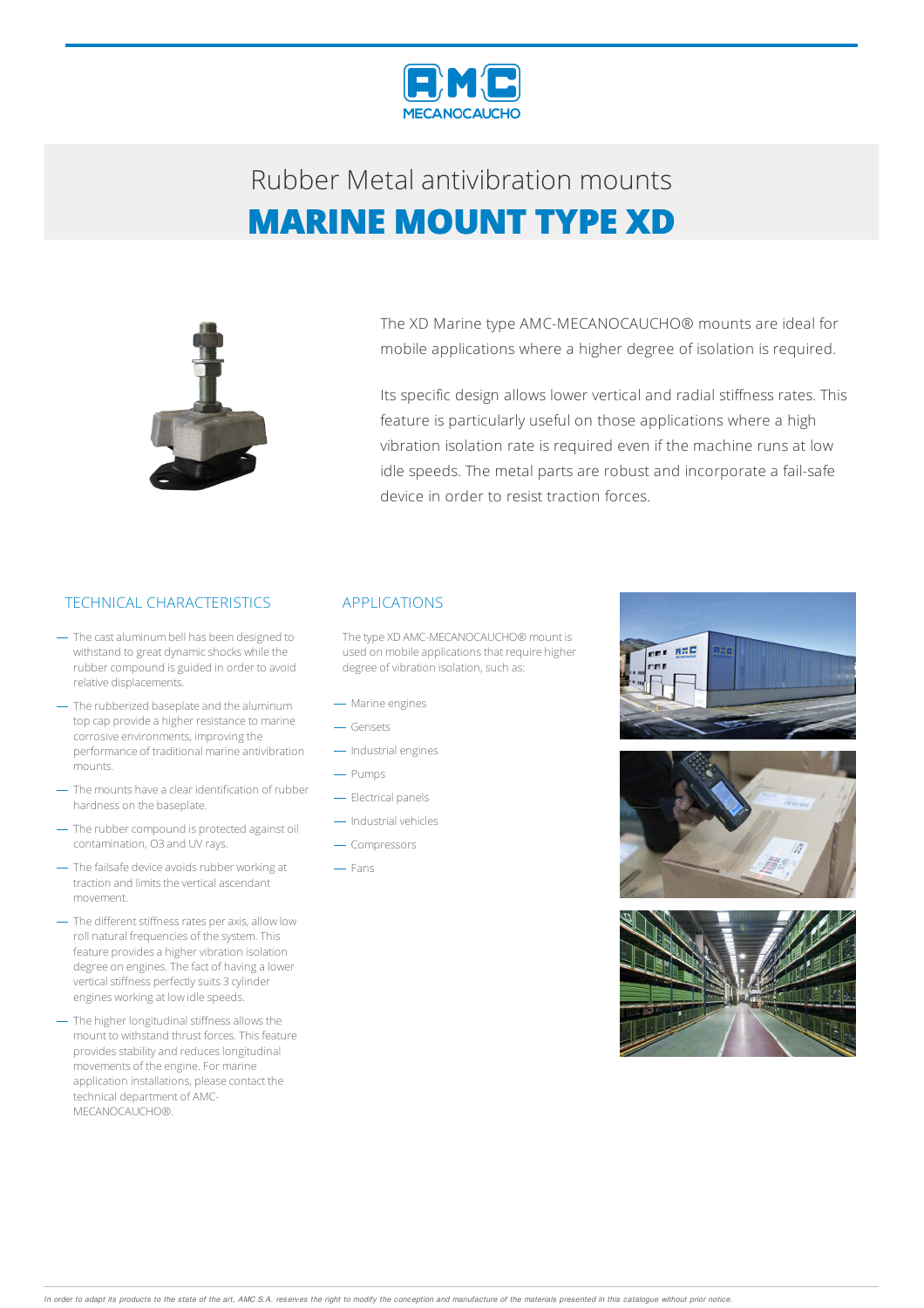

## Rubber Metal antivibration mounts **MARINE MOUNT TYPE XD**

DRAWINGS



DIMENSIONS

| <b>Type</b>          | <b>Shore</b> | $LOAD$ $Kg. MAX$ | Code   |
|----------------------|--------------|------------------|--------|
| MARINE MOUNT type XD | 40 Sh        | 40               | 136151 |
|                      | 50 Sh        | 60               | 136152 |
|                      | 60 Sh        | 75               | 136153 |
|                      | 70 Sh        | 100              | 136154 |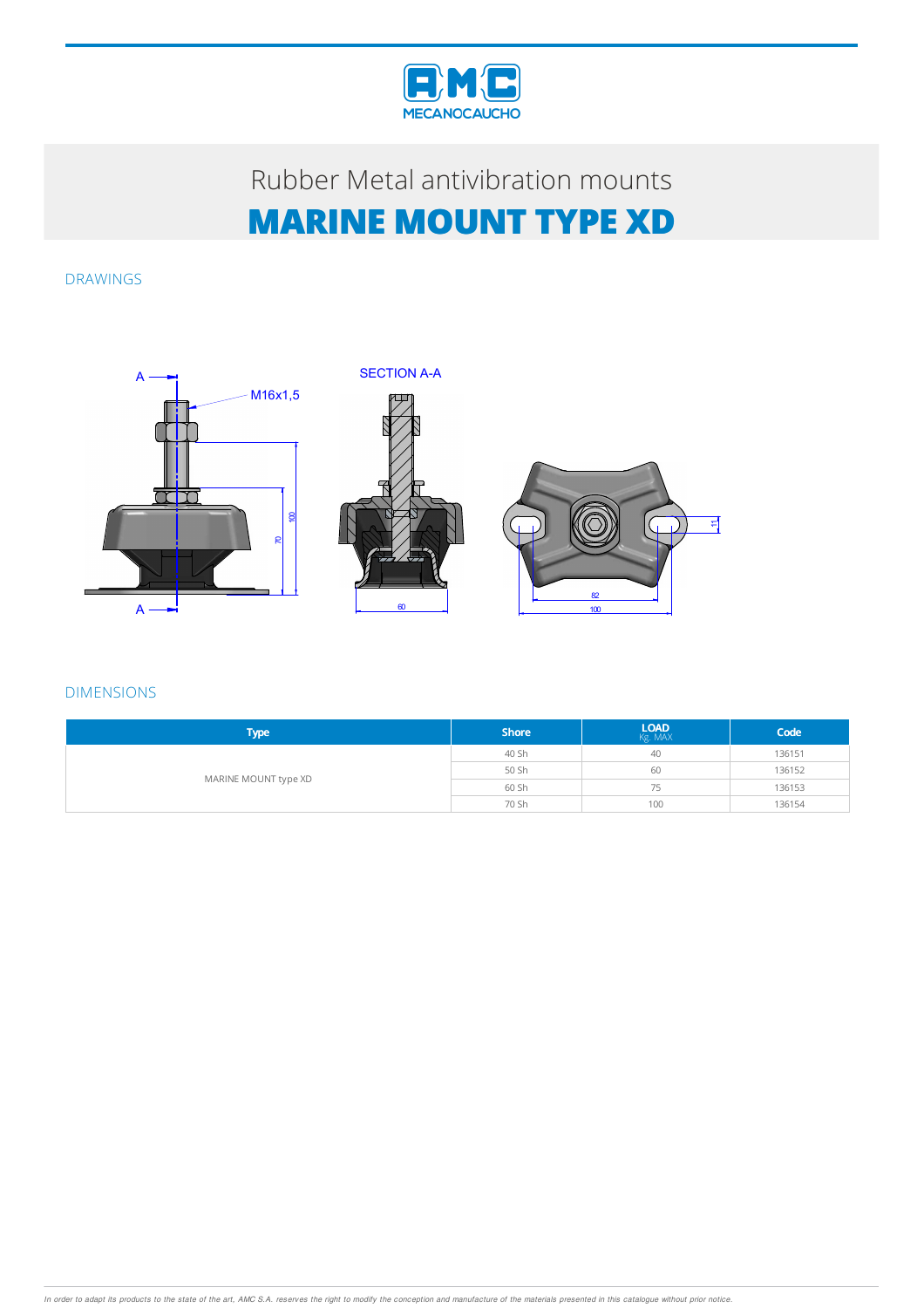

# Rubber Metal antivibration mounts **MARINE MOUNT TYPE XD**

### ELASTICAL PROPERTIES